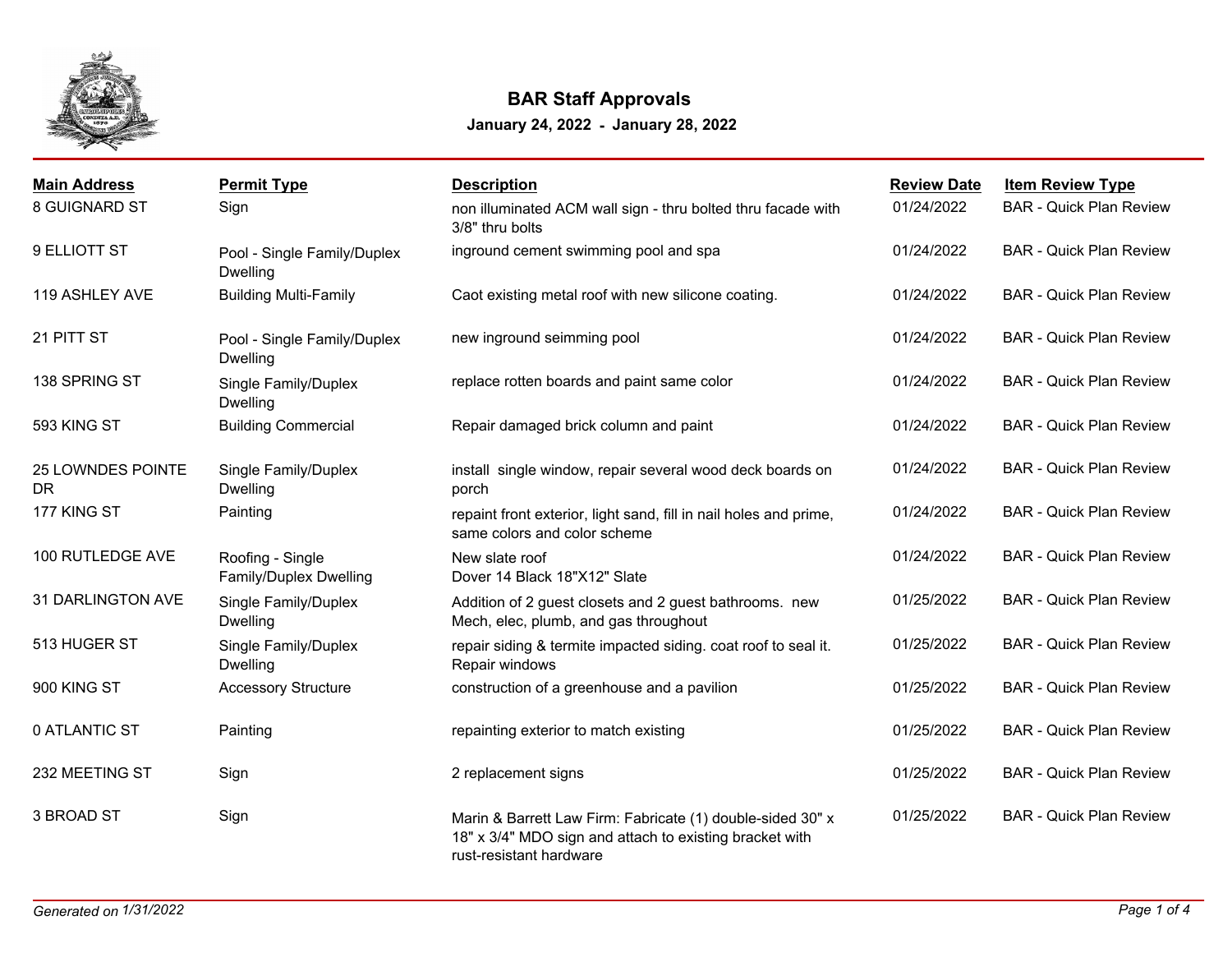## **January 24, 2022 - January 28, 2022 BAR Staff Approvals**

| <b>Main Address</b>                                  | <b>Permit Type</b>                              | <b>Description</b>                                                                                                                                                                                                                                                        | <b>Review Date</b> | <b>Item Review Type</b>        |
|------------------------------------------------------|-------------------------------------------------|---------------------------------------------------------------------------------------------------------------------------------------------------------------------------------------------------------------------------------------------------------------------------|--------------------|--------------------------------|
| <b>7 LIMEHOUSE ST</b>                                | Fence - Single Family/Duplex<br><b>Dwelling</b> | replace 20th century driveway gate with brick columns and<br>1783 wrought iron garden gate. We are just testing to see if<br>the box becomes larger and longer as we<br>eeeeeeeeeeeeeeeeeeeeeeeeeeeee                                                                     | 01/25/2022         | <b>BAR</b> - Quick Plan Review |
| 89 1/2 ASHLEY AVE                                    | Fence - Single Family/Duplex<br>Dwelling        | ** PAPER SITE PLAN** replace 55' of wood privacy fence<br>(including 1 gate) with new privacy fence located along<br>shared private alley. owner has requested replicating a fence<br>located on council street and murray boulevard                                      | 01/25/2022         | <b>BAR</b> - Quick Plan Review |
| 176 PEACHTREE ST                                     | Single Family/Duplex<br>Dwelling                | building 2 story brick addition to single family home.                                                                                                                                                                                                                    | 01/25/2022         | <b>BAR</b> - Quick Plan Review |
| 9 ALLWAY ST                                          | Painting                                        |                                                                                                                                                                                                                                                                           | 01/26/2022         | <b>BAR - Quick Plan Review</b> |
| 83 CYPRESS ST                                        | Single Family/Duplex<br>Dwelling                | lift house add new foundation                                                                                                                                                                                                                                             | 01/26/2022         | <b>BAR - Quick Plan Review</b> |
| 129 TRADD ST                                         | Roofing - Single<br>Family/Duplex Dwelling      | RE-ROOF- HARDIE ROOF TO COPPER                                                                                                                                                                                                                                            | 01/26/2022         | <b>BAR</b> - Quick Plan Review |
| 38 MORRIS ST                                         | Single Family/Duplex<br>Dwelling                | replace 3-5 board of siding, replace damaged trim, paint trim,<br>siding and doors in approved colors. improve landscaping,<br>adding some plants and pavers                                                                                                              | 01/26/2022         | <b>BAR</b> - Quick Plan Review |
| 177 KING ST                                          | Sign                                            | blade sign, carved letters on quarterboard                                                                                                                                                                                                                                | 01/26/2022         | <b>BAR - Quick Plan Review</b> |
| 360 GROVE ST                                         | Single Family/Duplex<br>Dwelling                | replacement of exsiting windows and front door to match<br>existing                                                                                                                                                                                                       | 01/26/2022         | <b>BAR</b> - Quick Plan Review |
| 102 PRESIDENT ST                                     | <b>Building Commercial</b>                      | six story mixed use to include parking, amenities, retail,<br>ground floor lobby, upper floors, 101 units for student housing                                                                                                                                             | 01/27/2022         | <b>BAR - Quick Plan Review</b> |
| <b>88 BROAD ST MASTER</b><br><b>CORE &amp; SHELL</b> | <b>Building Commercial</b>                      | interior renovation of existing buildings with new rear addition.<br>the restaurant includes full service dining areas, bar,<br>restrooms, kitchen, market and offices. STOREFRONT &<br>SHUTTERS NOT IN SCOPE. HVAC UNITS CANNOT BE<br>PLACED ON ROOF UNTIL BAR APPROVES. | 01/27/2022         | <b>BAR - Quick Plan Review</b> |
| 838 MORRISON DR<br><b>MOCK UP PANEL</b>              | <b>Building Commercial</b>                      | <b>MOCK UP PANEL</b>                                                                                                                                                                                                                                                      | 01/27/2022         | <b>BAR - Quick Plan Review</b> |
| 98 WENTWORTH ST                                      | <b>Building Commercial</b>                      | addition of a fully sprinklered 2 story structure to west side of<br>existing cathedral, separated by two hour fire wall. level 2<br>renos to existing parish hall building. no work to the<br>cathedral.                                                                 | 01/27/2022         | <b>BAR - Quick Plan Review</b> |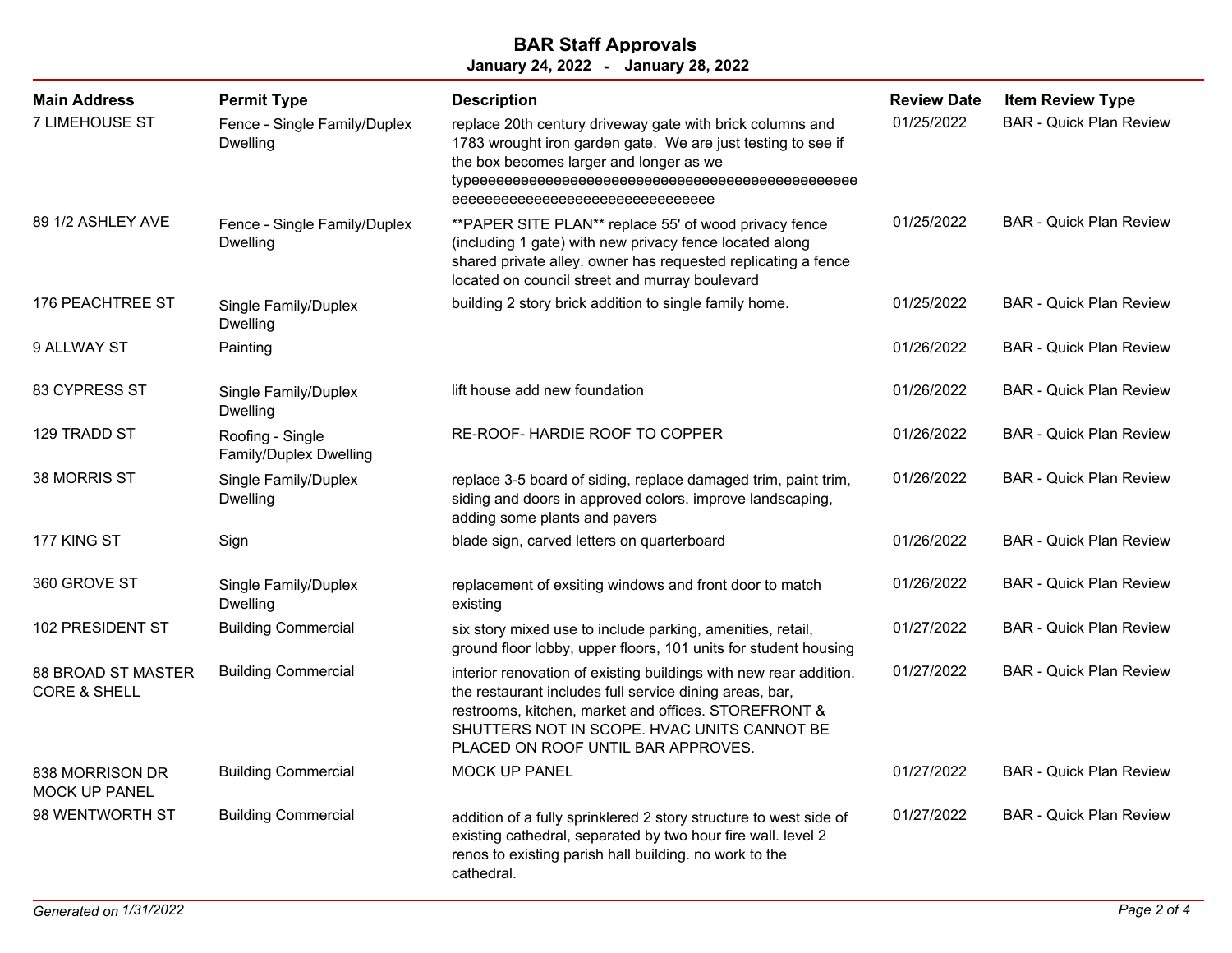## **January 24, 2022 - January 28, 2022 BAR Staff Approvals**

| <b>Main Address</b>              | <b>Permit Type</b>                         | <b>Description</b>                                                                                                                                                                                                                                                                                                                                                                                                                                                                                                                                | <b>Review Date</b> | <b>Item Review Type</b>        |
|----------------------------------|--------------------------------------------|---------------------------------------------------------------------------------------------------------------------------------------------------------------------------------------------------------------------------------------------------------------------------------------------------------------------------------------------------------------------------------------------------------------------------------------------------------------------------------------------------------------------------------------------------|--------------------|--------------------------------|
| 100 RUTLEDGE AVE                 | Pool - Single Family/Duplex<br>Dwelling    | SWIMMING POOL REMODEL. WILL TAKE PLACE WITHIN<br>EXISTING FOOTPRINT, NO EXPANSION A SPA WILL BE<br>ADDED WITHIN THE EXISTING POOL SHELL. CURRENT<br>PLASTER AND TILE WILL BE REMOVED                                                                                                                                                                                                                                                                                                                                                              | 01/27/2022         | <b>BAR - Quick Plan Review</b> |
| 162 WENTWORTH ST                 | <b>Building Commercial</b>                 | shell renovation and interior ground level renovation permit<br>plans- 2 units                                                                                                                                                                                                                                                                                                                                                                                                                                                                    | 01/27/2022         | <b>BAR - Quick Plan Review</b> |
| 15 FRANKLIN ST                   | Painting                                   | repaint exterior of home same color                                                                                                                                                                                                                                                                                                                                                                                                                                                                                                               | 01/27/2022         | <b>BAR - Quick Plan Review</b> |
| 360 GROVE ST                     | Single Family/Duplex<br>Dwelling           | replacement of exsiting windows and front door to match<br>existing                                                                                                                                                                                                                                                                                                                                                                                                                                                                               | 01/27/2022         | <b>BAR - Quick Plan Review</b> |
| 104 CHURCH ST                    | Single Family/Duplex<br>Dwelling           | complete interior renovation and addition                                                                                                                                                                                                                                                                                                                                                                                                                                                                                                         | 01/27/2022         | <b>BAR - Quick Plan Review</b> |
| 850 MORRISON DR<br><b>MASTER</b> | <b>Building Commercial</b>                 | New single building, non-separated mixed use office, retail<br>and parking structure                                                                                                                                                                                                                                                                                                                                                                                                                                                              | 01/27/2022         | <b>BAR - Quick Plan Review</b> |
| 4 BEDONS ALY                     | Single Family/Duplex<br><b>Dwelling</b>    | *interior remodel / exterior renovations as per conditions<br>attached.<br>revision: 08.07.2020 adding notes to first floor plan per<br>discussion with Derick Graham and Ken Granata.<br>BAR Revision: Final approval for the removal of failing stucco<br>from 1982 two-story addition with reapplication of three-part<br>stucco system as per Stucco specs submitted and<br>attached. Replacement of all wood windows with new wood<br>Victorbilt windows: true divided lites, single pane, clear<br>glass, with lite cuts to match existing. | 01/27/2022         | <b>BAR - Quick Plan Review</b> |
|                                  |                                            | Approval for re-roofing as well.                                                                                                                                                                                                                                                                                                                                                                                                                                                                                                                  |                    |                                |
| 123 CANNON ST                    | Single Family/Duplex<br>Dwelling           | remove existing windows (8), repair casing and framing as<br>necessary. install 8 new VictorBilt Hisotric series putty<br>glased wood windows, 6" sill horns, faux bronze restoration<br>locks, seal and enclose as needed                                                                                                                                                                                                                                                                                                                        | 01/27/2022         | <b>BAR - Quick Plan Review</b> |
| 91 SPRING ST                     | Single Family/Duplex<br>Dwelling           | Dividing existing historic house into two units with rated<br>separations. work includes floor plan alterations, finishing out<br>attic space, addition of a stair and dormers, and relocation of<br>one window                                                                                                                                                                                                                                                                                                                                   | 01/27/2022         | <b>BAR - Quick Plan Review</b> |
| 166 WENTWORTH ST                 | Single Family/Duplex<br><b>Dwelling</b>    | New kitchen renovations and additions, adding an elevator                                                                                                                                                                                                                                                                                                                                                                                                                                                                                         | 01/27/2022         | <b>BAR - Quick Plan Review</b> |
| 399 SUMTER ST                    | Roofing - Single<br>Family/Duplex Dwelling | Replace roof with like material. repair wood rot in roof deck                                                                                                                                                                                                                                                                                                                                                                                                                                                                                     | 01/27/2022         | <b>BAR - Quick Plan Review</b> |